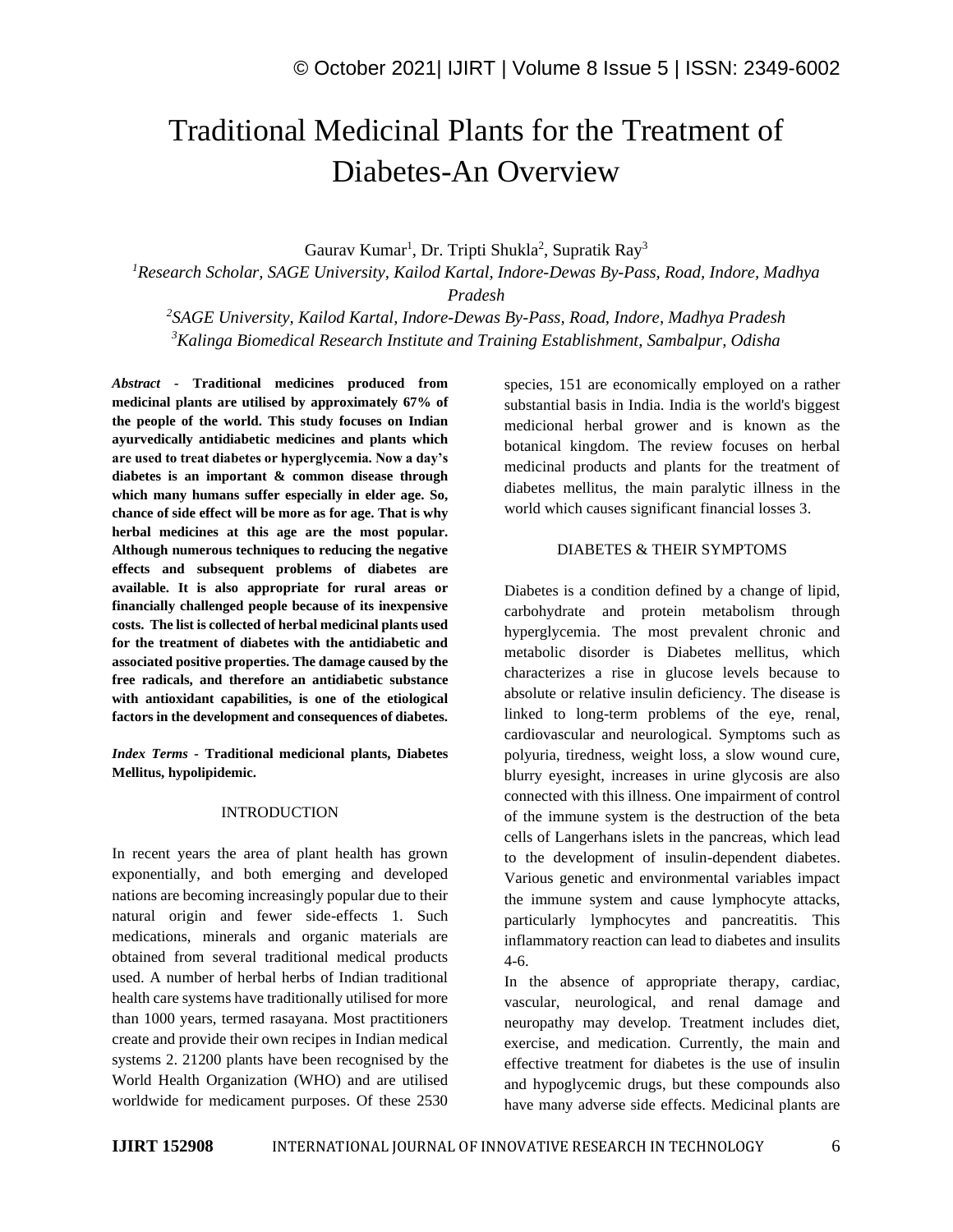utilised for many years and are now widely used for different ailments. The usage of medicinal plants might be increased for many reasons. Many plants from various regions of the globe for antidiabetic properties were studied 7-10.

# INDIAN MEDICINAL PLANT WITH ANTIDIABETIC ACTIVITY

## Ficus religiosa

*Ficus religiosa*, commonly known as peepal in India, belongs to family Moraceae. *Ficus religiosa* has been reported to be used in the traditional system of Ayurveda for the treatment of diabetes. F. *religiosa* has been shown to possess a wide spectrum of *in vitro* and *in-vivo* pharmacological activities: antidiabetic, hypolipidemic, anticonvulsant, anti-inflammatory, analgesic, antimicrobial, antiviral etc.

A number of bioactive principles, including tanins, saponins, polyphenolic chemicals, flavoids, and sterols, are thought to be present in the plant. Hypoglycemic action is thought to stimulate sitosterol-d-glucoside found in the bark of Ficus religiosa. Leucocyandin 3-O-beta-d-galactosyl cellobioside and leucopelargonidin-3-O-alpha-L rhamnoside are the bioactive elements contained in Ficus. Ficus can have a strong antidiabetic impact on the phytoconstituents. Phytosterols, flavonoids, tannins and derivatives of furanocoumarin, namely bergaptene and bergaptol were observed to contain.

The leaves of Ficus religiosa for antihyperglycemic action were also investigated. The oral addition of Ficus religiosa aquatic extract for 21 days led to a substantial reduction in blood glucose levels and a higher level of insulin. A major location of insulinstimulated glucose absorption is the skeletal muscle. Reduction in diabetic muscle and hepatic glycogen has been reported with peepal extract 11.

#### Allium Sativum:

This is a permanent herb grown in India. The strong odour of allicin, a sulfur-containing molecule, has shown substantial hypoglycemic action. This is supposed to be related to enhanced hepatic metabolism, increased pancreatic beta-cell release of insulin and insulin-saving impact. Aqueous garlic homogenate (10 ml/kg/day) orally to saccharose rabbit (10 g/kg/day in water for two months) substantially raised the level of hepatic glycogen and free amino acid, lowered rapid blood glucose and lowered serum triglyceride levels compared with sucrose controls.

The precursor of allicin and garlic oils is S-lyl cysteine sulfoxide (SACS), a sulphur that contains amino acid, and controls lipid peroxidation better than glibenclamide and insulin. Diabetic circumstances have also improved. Invitro insulin secretion from beta cells isolated by normal rats has also been enhanced by SACS. In addition, Allium sativum also has antibacterial, cardiovascular and anticancer activity 12.

## Caesalpinia bonducella

*Caesalpinia bonducella* is widely distributed throughout the coastal region of India and used ethnically by the tribal people of India for controlling blood sugar. Both the aqueous and ethanolic extracts showed potent hypoglycemic activity in chronic type II diabetic models. These extracts also increased glycogenesis thereby increasing liver glycogen content. Two fractions BM 169 and BM 170 B could increase secretion of insulin from isolated islets. The aqueous and 50% ethanolic extracts of *Caesalpinia bonducella* seeds showed antihyperglycemic and hypolipidemic activities in streptozotocin (STZ) diabetic rats. The antihyperglycemic action of the seed extracts may be due to the blocking of glucose absorption. The drug has the potential to act as antidiabetic as well as antihyperlipidemic 13-15.

## Ocimum sanctum

It is commonly known as Tulsi. Since ancient times, this plant is known for its medicinal properties. The aqueous extract of leaves of *Ocimum sanctum* showed the significant reduction in blood sugar level in both normal and alloxan induced diabetic rats. Significant reduction in fasting blood glucose, uronic acid, total amino acid, total cholesterol, triglyceride and total lipid indicated the hypoglycemic and hypolipidemic effects of tulsi in diabetes. Oral administration of plant extract (200 mg/kg) for 30 days led to decrease in the plasma glucose level by approximately 9.06 and 26.4% on 15 and 30 days of the experiment respectively. Renal glycogen content increased 10 fold while skeletal muscle and hepatic glycogen levels decreased by 68 and 75% respectively in diabetic rats as compared to control. This plant also showed antiasthemitic, antistress, antibacterial, antifungal, antiviral, antitumor, gastric antiulcer activity,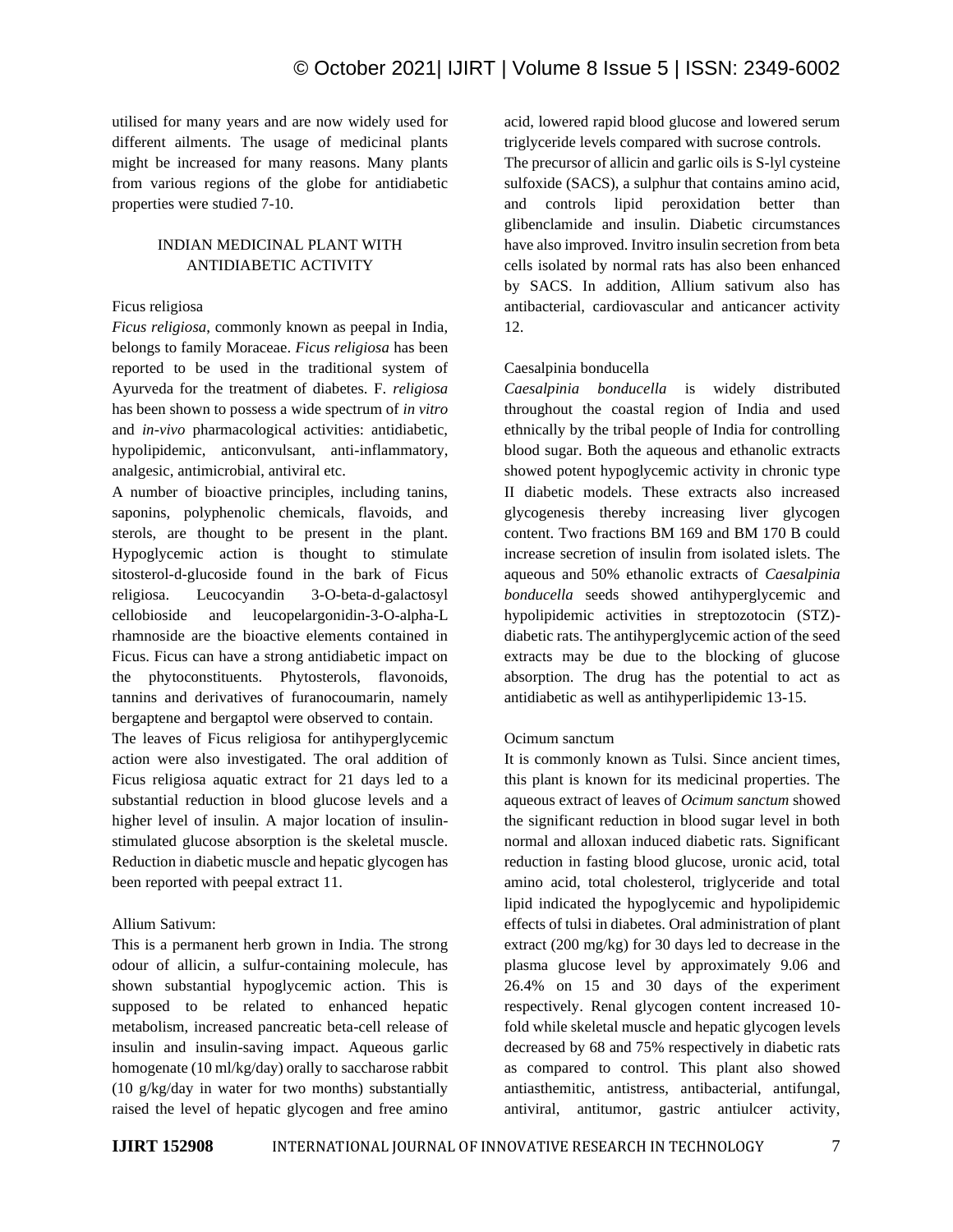antioxidant, antimutagenic and immunostimulant activities 16.

Eugenia jambolana: (Indian gooseberry, jamun) In India decoction of kernels of *Eugenia jambolana* is used as household remedy for diabetes. This also forms a major constituent of many herbal formulations for diabetes. Antihyperglycemic effect of aqueous and alcoholic extract as well as lyophilized powder shows reduction in blood glucose level. This varies with different level of diabetes. In mild diabetes (plasma sugar >180 mg/dl) it shows 73.51% reduction, whereas in moderate (plasma sugar >280 mg/dl) and severe diabetes (plasma sugar >400 mg/dl) it is reduced to 55.62% and 17.72% respectively. The extract of jamun pulp showed the hypoglycemic activity in streptozotocin induced diabetic mice within 30 min of administration while the seed of the same fruit required 24 h. The oral administration of the extract resulted in increase in serum insulin levels in diabetic rats. Insulin secretion was found to be stimulated on incubation of plant extract with isolated islets of Langerhans from normal as well as diabetic animals. These extracts also inhibited insulinase activity from liver and kidney 17-18.

## Azadirachta indica: (Neem)

Hydroalcoholic extracts of this plant showed antihyperglycemic activity in streptozotocin treated rats and this effect is because of increase in glucose uptake and glycogen deposition in isolated rat hemidiaphragm. Apart from having anti-diabetic activity, this plant also has anti-bacterial, antimalarial, antifertility, hepatoprotective and antioxidant effects 19.

## Trigonella foenum-graecum

*Trigonella foenum-graecum* (fenugreek, methi) belongs to the family Fabaceae. Seeds and leaves are the most frequently used parts of the plant. The antihyperglycemic effect has been correlated with decline in somatostatin and high plasma glucagon levels. Fenugreek seed powder has been shown to normalize the activity of creatinine kinase in liver, skeletal muscles, and heart of diabetic rats. The antihyperglycemic effect of fenugreek has been hypothesized to be due to the amino acid 4 hydroxyisoleucine which acts by the enhancement of insulin sensitivity and glucose uptake in peripheral tissues. The steroids present in methi have been reported to reduce blood glucose level when supplemented to diabetic rats. A considerable increment of the area of insulin-immunoreactive β cells has been observed 20.

## Momordica charantia

*Momordica charantia* (bitter gourd or karela) belongs to the family Cucurbitaceae. Fruit as a whole and fruit's seeds are the parts most frequently used for therapeutic benefits. *Momordica charantia* is a popular fruit used for the treatment of diabetes, cardiovascular diseases. The hypoglycemic and lipidlowering properties of bitter melon have been observed. Studies have shown that Momordica *charantia* can repair damaged β-cells thereby stimulating insulin levels and also improve sensitivity/signalling of insulin. Bitter gourd is also reported to inhibit absorption of glucose by inhibiting glucosidase and suppressing the activity of disaccharidases in the intestine. Ethanolic extract of *Momordica charantia* is reported to show antihyperglycemic effect in normal and streptozotocin diabetic rats which might be due to inhibition of glucose-6-phosphatase and also stimulation of the activity of hepatic glucose-6-phosphate dehydrogenase 21.

## Phyllanthus amarus: (bhuiawala)

It is a herb of height up to 60 cm, from family Euphorbiaceae. It is commonly known as Bhuiamala. It is scattered throughout the hotter parts of India, mainly Deccan, Konkan and south Indian states. Traditionally it is used in diabetes therapeutics. Methanolic extract of *Phyllanthus amarus* was found to have potent antioxidant activity. This extract also reduced the blood sugar in alloxanized diabetic rats. The plant also shows antiinflammatory, antimutagenic, anticarcinogenic, antidiarrhoeal activity 22.

#### Pterocarpus marsupium:

It is a deciduous moderate to large tree found in India mainly in hilly region. Pterostilbene, a constituent derived from wood of this plant caused hypoglycemia in dogs showed that the hypoglycemic activity of this extract is because of presence of tannates in the extract. Flavonoid fraction from *Pterocarpus marsupium* has been shown to cause pancreatic beta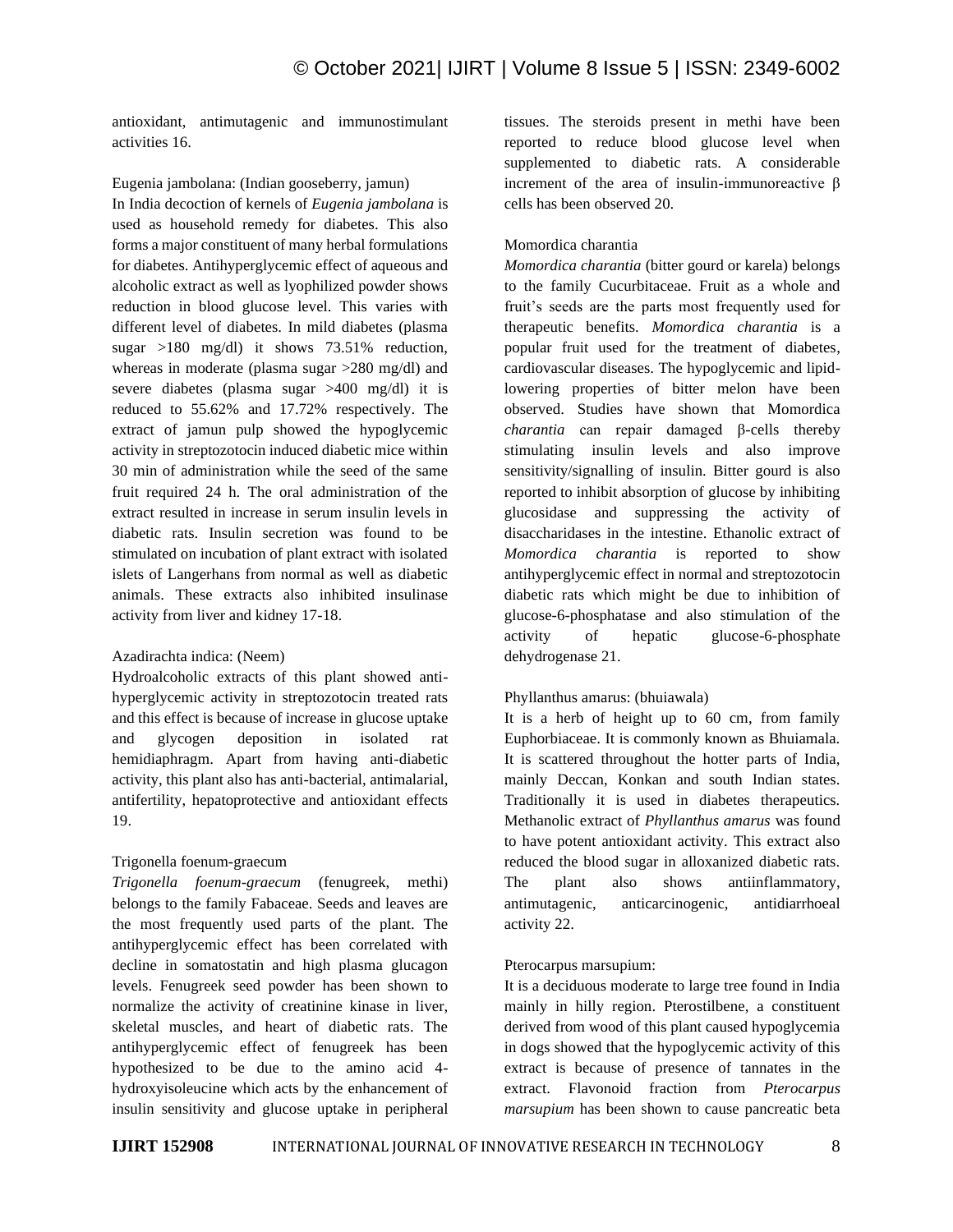cell regranulation. Marsupin, pterosupin and liquiritigenin obtained from this plant showed antihyperlipidemic activity. Epicatechin, its active principle, has been found to be insulinogenic, enhancing insulin release and conversion of proinsulin to insulin in vitro. Like insulin, epicatechin stimulates oxygen uptake in fat cells and tissue slices of various organs, increases glycogen content of rat diaphragm in a dose-dependent manner 23.

## MODERN TECHNIQUE OF DELIVERING HERBAL DRUGS

In the past few decades, considerable attention has been concentrated on the evolution of a novel drug delivery system (NDDS) for herbal drugs. Conventional dosage forms, including prolongedrelease dosage forms, are unable to satisfy for both holding the drug component at a distinct rate as per directed by the requirements of the body, all through the period of treatment, as well as directing the phytoconstituents to their desired target site to obtain an utmost therapeutic response. In phytoformulation research, developing nano-sized dosage forms (polymeric nanoparticles and nanocapsules, liposomes, solid lipid nanoparticles, phytosomes, and nanoemulsion) has a number of advantages for herbal drugs, including enhancement of solubility and bioavailability, protection from toxicity, enhancement of pharmacological activity, enhancement of stability, improving tissue macrophage distribution, sustained delivery, and protection from physical and chemical degradation. Thus, the nano-sized NDDSs of herbal drugs have a potential future for enhancing the activity and overcoming problems associated with the plant medicines. Liposomes, which are biodegradable and essentially nontoxic vehicles, can encapsulate both hydrophilic and hydrophobic materials.

The Phytosomes The majority of phytomedicine's bioactive substances are flavonoids that are not accessible in orally. Water-soluble plant components (primarily polyphenols), which are known as phytosomes, may be transformed into lipidcompatible molecular complexes. Phytosomes are more organic than ordinary herbal extracts because to their increased mental ability to pass through the biomembranes, which are rich in lipids to eventually reach their origins. The lipid-phase substances employed to make phytoconstituents lipid compatible are phospholipids from soy, mainly phosphatidylcholine. Some of herbal formulations in Phytosomal drug delivery systems were listed in following table.

| Plants & their   | Therapeutic effect        | Purpose to use                       |
|------------------|---------------------------|--------------------------------------|
| constituents     |                           | of pytosomes                         |
| Naringenin       | <b>Antioxidant Effect</b> | For prolong                          |
|                  |                           | duration<br>of                       |
|                  |                           | action.                              |
| Curcumin         | Anticancer<br>&           | For improving                        |
|                  | Antioxidant               | Antioxidant &                        |
|                  |                           | bioavailability.                     |
| Silybin          | Hepatoprotective,         | For enhancing                        |
|                  | for skin disease          | Absorption                           |
|                  |                           | which<br>$\overline{\phantom{a}}$ is |
|                  |                           | 7 times greater.                     |
| Quercetin        | Anticancer<br>&           | For extertation                      |
|                  | Antioxidant Effect        | better                               |
|                  |                           | therapeutic                          |
|                  |                           | efficacy                             |
| Ginkgo biloba    | Cardioprotective          | For stabilized                       |
|                  |                           | the Ros due to                       |
|                  |                           | <b>GBP</b><br>of                     |
|                  |                           | flavonoids                           |
| Ginsenosides     | Immunomodulator           | For enhance                          |
|                  | & Nutraceuticals          | Absorption                           |
| epigallocatechin | Nutraceuticals &          | For increase                         |
|                  | systemic                  | Absorption                           |
|                  | antioxidant               |                                      |
|                  |                           |                                      |

Phytosomal complexes were first investigated for cosmetic applications, but mounting evidence of potential for drug delivery has been amassed over the past few years, with beneficial activity in the realms of cardiovascular, anti-inflammatory, hepatoprotective, and anticancer applications. Phytosome complexes show better pharmacokinetics and therapeutic profile than their noncomplexed herbal extract. The phytosome technology has markedly enhanced the bioavailability of selected phytochemicals.

# **CONCLUSION**

As per Ayurveda, only few of the herbal plant have been scientifically proven with antidiabetic effect. *Ficus religiosa, Allium sativum, Trigonella foenum graecum, Pterocarpus marsupium, Ocimum sanctum, Momordica charantia, Eugenia jambolana,* and *Ficus religiosa* have shown varying degrees of antidiabetic efficacy. These herbs have also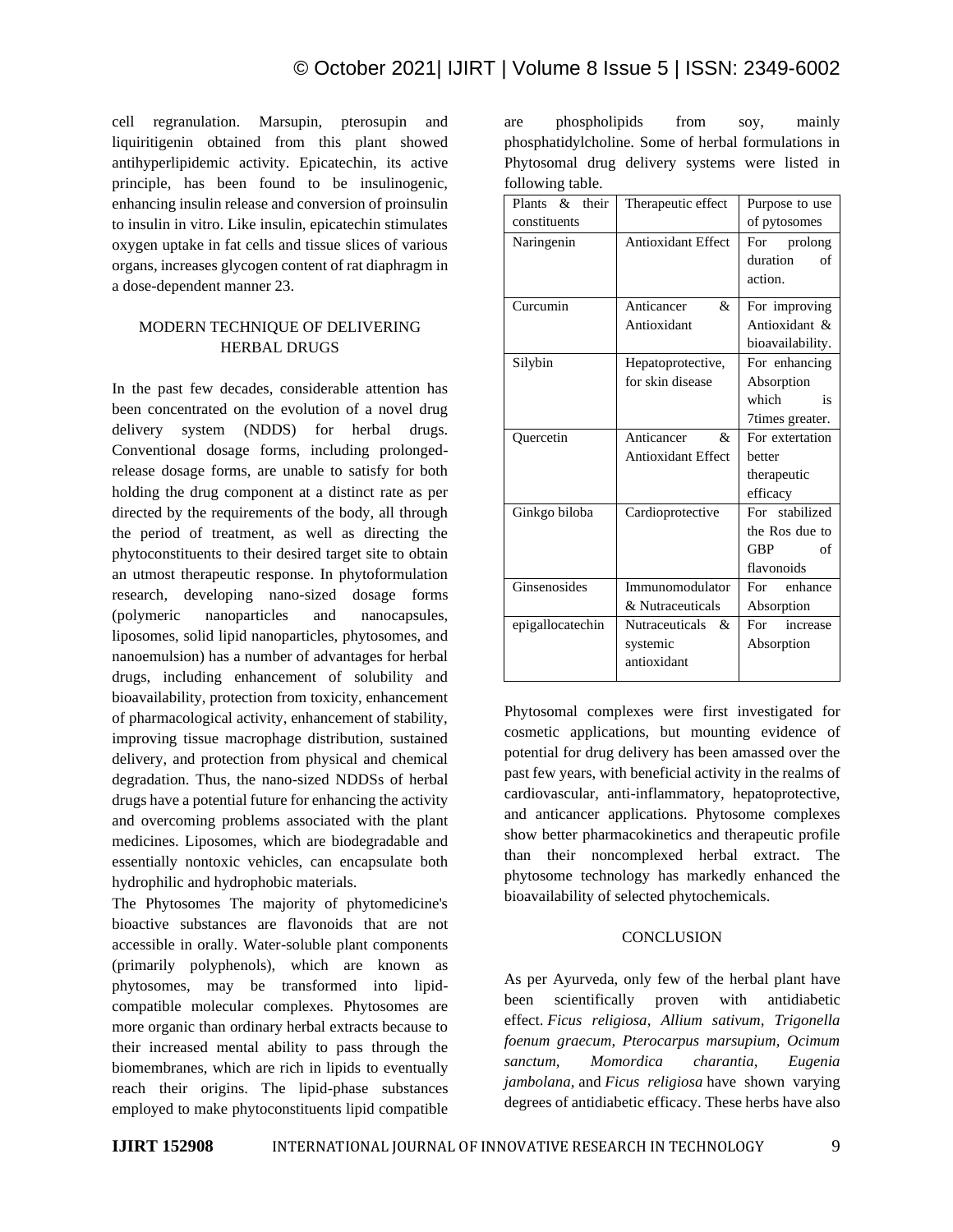been shown to help manage diabetic problems. Future research might focus on bioactive chemicals in such plants being isolated, purified and characterised. The results of these research can serve as the basis for the development of antidiabetic medicines. This examination can be useful in diabetes treatment.

Many plants have therefore been utilised separately or in formulations for the treatment and problems of diabetes. The study included Pytosomes as an enhancing new drug delivery method as well as increasing the distribution of phytoconstituents, taking active components, binding receptors properly, improving bioavailability and much more <sup>24-25</sup>.

#### REFERENCES

- [1] Grover J.K., Yadav S., Vats V. Medicinal plants of India with antidiabetic potential. *J. Ethnopharmacol.* 2002;81:81–100.
- [2] Scartezzini P., Sproni E. Review on some plants of Indian traditional medicine with antioxidant activity. *J. Ethnopharmacol.* 2000;**71**:23–43.
- [3] Seth S.D., Sharma B. Medicinal plants of India. *Indian J. Med. Res.* 2004;120:9–11.
- [4] ISHIHARA Eriko, MIURA Toshihiro, SHINYA Nobuko, USAMI Masaru. Effect of the water extract of perilla leaves on glucose metabolism in diabetic rats. Suzuka University of Medical Science, Bulletin. 2005; 12 : 79-84 .
- [5] Rao Nalamolu Koteswara, Nammi Srinivas. Antidiabetic and renoprotective effects of the chloroform extract of Terminalia chebula Retz. seeds in streptozotocin-induced diabetic rats. BMC complementary and alternative medicine. 2006; 6 : 17 .
- [6] Ziamajidi N., Nasiri A., Abbasalipourkabir R., Sadeghi Moheb S.. Effects of garlic extract on TNF-α expression and oxidative stress status in the kidneys of rats with STZ + nicotinamideinduced diabetes. Pharmaceutical Biology. 2017; 55 : 526-31 .
- [7] Antu K. A., Riya M. P., Mishra A., Sharma S., Srivastava A. K., Raghu K. G.. Symplocos cochinchinensis attenuates streptozotocindiabetes induced pathophysiological alterations of liver, kidney, pancreas and eye lens in rats. Experimental and Toxicologic Pathology. 2014; 66 : 281-91 .
- [8] Bwititi P., Musabayane C. T., Nhachi C. F.. Effects of Opuntia megacantha on blood glucose and kidney function in streptozotocin diabetic rats. Journal of Ethnopharmacology. 2000; 69 : 247-52 .
- [9] Tzeng T. F., Hong T. Y., Tzeng Y. C., Liou S. S., Liu I. M.. Consumption of polyphenol-rich Zingiber Zerumbet rhizome extracts protects against the breakdown of the blood-retinal barrier and retinal inflammation induced by diabetes. Nutrients. 2015; 7 : 7821-41.
- [10]M. Das, B.P. Sarma, A.K. Khan, M. Mosihuzzaman, N. Nahar, Ali L., A. Bhoumik, B. Rokeya. The antidiabetic and antilipidemic activity of aqueous extract of Urtica dioica L. on type2 diabetic model rats. Journal of Bio-Science. 2009; 17 : 1-6 .
- [11]T. A. Deshmukh, B. V. Yadav, S. L. Badole, S. L. Bodhankar, and S. R. Dhaneshwar, "Antihyperglycaemic activity of petroleum ether extract of *Ficus racemosa* fruits in alloxan induced diabetic mice," *Pharmacologyonline*, vol. 2, pp. 504–515, 2007.
- [12] Sheela C.G., Augusti K.T. Antidiabetic effects of S-allyl cysteine sulphoxide isolated from garlic *Allium sativum* Linn. *Indian J. Exp. Biol.* 1992;30:523–526.
- [13]Kannur D.M., Hukkeri V.I., Akki K.S. Antidiabetic activity of *Caesalpinia bonducella* seed extracts in rats. *Fitoterapia.*
- [14]Sharma S.R., Dwivedi S.K., Swarup D. Hypoglycemic, antihyperglycemic and hypolipidemic activities of *Caesalpinia bonducella* seeds in rats. *J. Ethnopharmacol.* 1997;**58**:39–44.
- [15]Chakrabarti S., Biswas T.K., Rokeya B., Ali L., Mosihuzzaman M., Nahar N., Khan A.K., Mukherjee B. Advanced studies on the hypoglycemic effect of *Caesalpinia bonducella* F. in type 1 and 2 diabetes in Long Evans rats. *J. Ethnopharmacol.* 2003;**84**:41–46.
- [16] Rai V., Iyer U., Mani U.V. Effect of Tulasi (*Ocimum sanctum*) leaf powder supplementation on blood sugar levels, serum lipids and tissue lipid in diabetic rats. *Plant Food For Human Nutrition.* 1997;**50**:9–16.
- [17]Acherekar S., Kaklij G.S., Kelkar S.M. Hypoglycemic activity of *Eugenia*